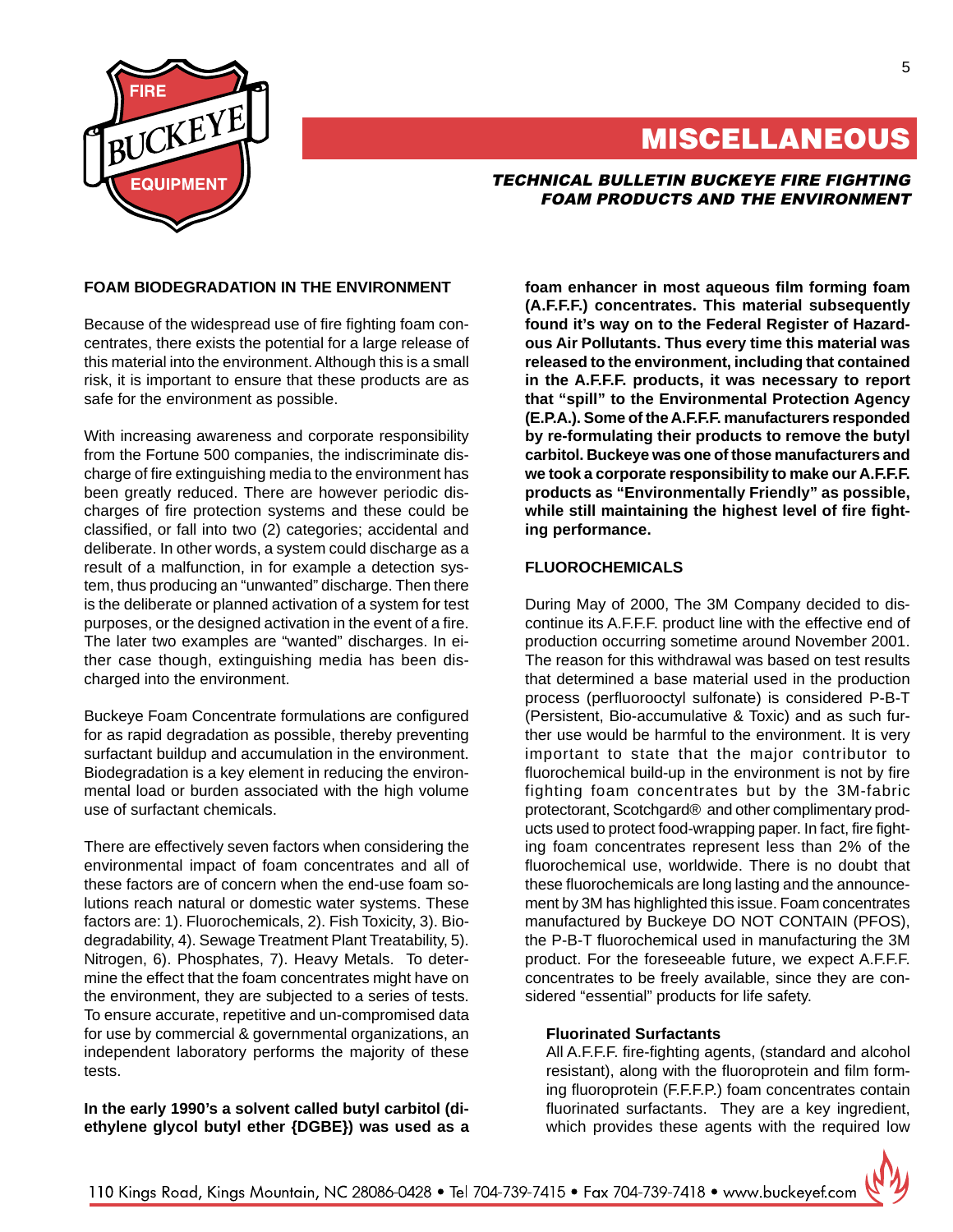surface tension (15 to 17 dynes/cm) and positive spreading coefficient that enables film formation on top of most hydrocarbon fuels. The chemicals used to produce fluorinated surfactants can be manufactured by different processes and have different chemical structures. The fluorinated surfactants used in A.F.F.F. are produced from fluorochemicals manufactured by two methods: electrochemical fluorination and telomerization.

#### **Electrochemical Fluorination**

The key fluorochemical raw material produced by electrochemical fluorination is perfluorooctane sulfonyl fluoride (POSF). POSF has been produced since the 1950s for the synthesis of fluorochemicals used in paper and packaging; textile, leather, and carpet treatment; industrial surfactants, additives, and coatings; and surfactants in fire fighting foam agents such as A.F.F.F. The degradation of POSF-derived fluorochemicals as well as the hydrolysis or neutralization of POSF results in the formation of perfluorooctyl sulfonate (PFOS). PFOS is currently a major focus of the U.S. EPA's regulatory activities.

#### **PFOS - What are the issues?**

The EPA has published a hazard assessment (not a risk assessment) that categorizes PFOS as P-B-T:

- $P =$  persistent  $B = bio$ -accumulative
- $T =$ toxic

PFOS has been found in the blood of workers handling the chemical, the general U.S. population, people in other developed countries, and in wild birds and fish. Levels detected in workers were as high as 12 parts per million (ppm) and levels detected in the general population were in the 30-50 parts per billion (ppb) range.

#### **PFOS - How big a risk is it?**

The EPA does not believe that the current situation presents an imminent health risk to the general population, but the EPA has concern for potential future risk if PFOS continues to be produced and released to the environment. The EPA has questions and concerns about occupational exposures to PFOS.

#### **PFOS - What is being done?**

3M will voluntarily phase out manufacture of POSFderived fluorochemicals for use in performance products (which includes Light-Wate® A.F.F.F.) by December 31, 2002. (A.F.F.F. concentrate production ceased prior to this date). The EPA has proposed a Significant New Use Rule (SNUR) that is intended to "close the

door" on future manufacture and import of POSF-derived fluorochemicals as well as PFOS.

#### **Impact of The EPA's Actions**

The EPA's initial actions and 3M's phase out apply only to PFOS and its derivatives. Telomer-based A.F.F.F. will continue to be produced and no disruption of supplies will or has been experienced. The EPA is currently assessing other perfluorinated chemicals like PFOA and related chemistries such as telomer products (see below). Telomer-based A.F.F.F. does not contain PFOS or any other compound currently considered by regulatory agencies to be P-B-T. There is no known biological pathway by which telomer-based A.F.F.F. can be oxidized or metabolized into PFOS. Telomer-based A.F.F.F. agents contain 30-60% less fluorine than A.F.F.F. based on POSF-derived fluorosurfactants.

#### **Perfluorooctanoic Acid (PFOA)**

The predominant production of PFOA is also by the electrochemical fluorination process. The EPA is currently assessing the hazard of PFOA and expects to publish a hazard assessment sometime before mid - 2002. PFOA is known to be persistent, and substantial toxicity data on PFOA exists in public literature and regulatory agency files. Telomer-based A.F.F.F. is not made from PFOA-based products.

#### **Telomers**

Telomers is a term used to describe the most common synthetic route for manufacturing perfluoroalkyl compounds that have straight chains of 6-14 carbons. The fluorochemical portion of telomer molecules is persistent, but preliminary data on toxicity and bioaccumulation indicate that telomers are very different when compared to PFOS. In order to better understand the potential environmental effects of telomers, the manufacturers have begun a voluntary research program, the results of which will be shared with the EPA and others. The EPA will be assessing the environmental hazard presented by telomers over the next few years based on existing data and new data generated by the TRP (Telomer Research Program) and elsewhere.

#### **Telomer Research Program (TRP)**

The TRP is a science-focused research consortium funded by global fluorotelomer manufacturers. The TRP is conducting a 2-3 year research program on common raw material: Telomer 8-2 alcohol. The testing program includes studies on pharmacokinetics (how the compound is metabolized), environmental fate and effects (what does the compound break down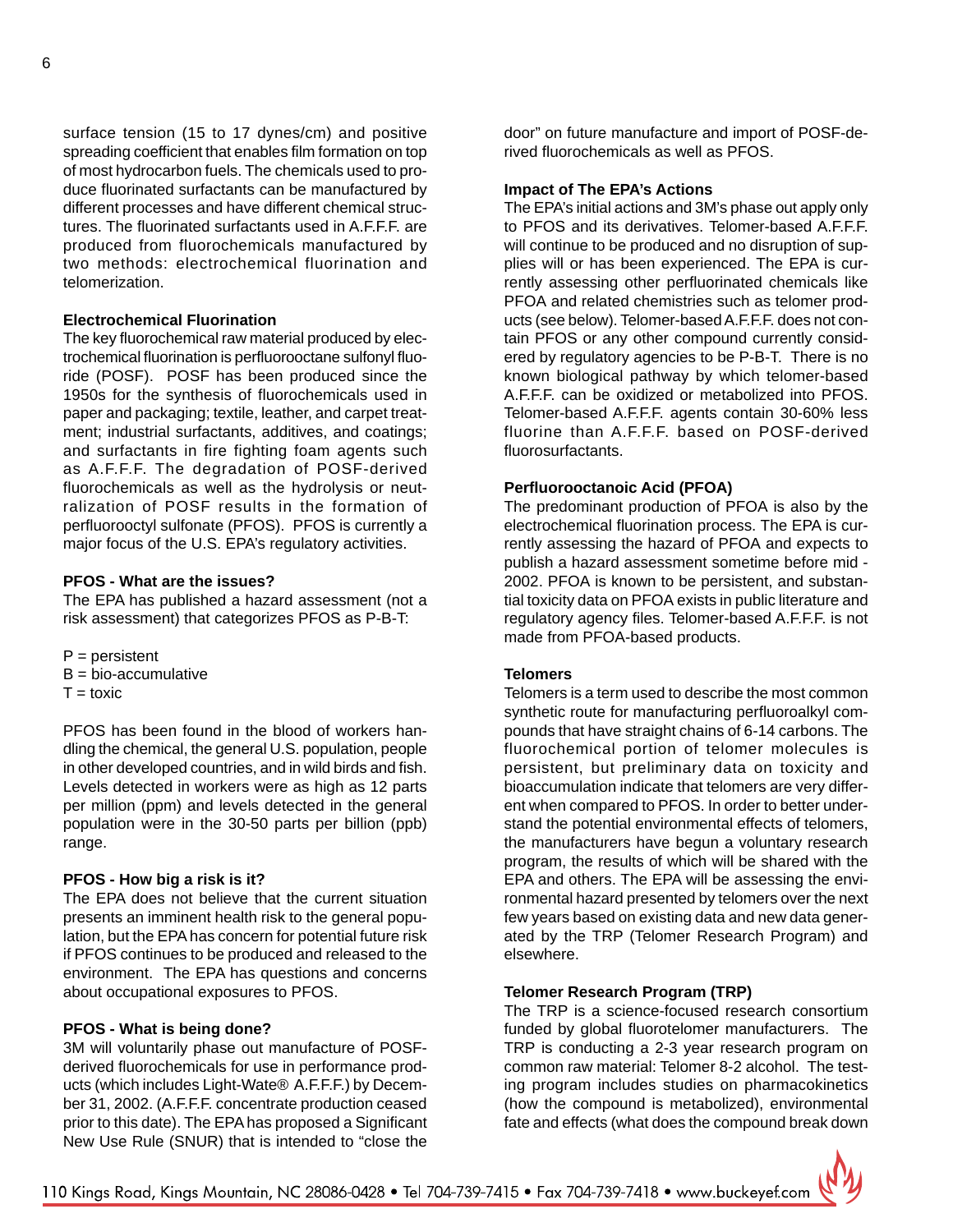#### **A.F.F.F. Manufacturers**

What are A.F.F.F. manufacturers doing to address the environmental concerns about A.F.F.F.? A.F.F.F. manufacturers, in conjunction with fluorosurfactant manufacturers and telomer producers, have formed the Fire Fighting Foam Coalition (FFFC). The founding members of FFFC include, Buckeye, Ato-Fina, Dupont, Dynax, and other foam concentrate manufacturers. FFFC was formed to represent the A.F.F.F. industry's interests on all issues related to the environmental acceptability of fire fighting foams. The coalition provides a focal point for industry science reviews, development of industry positions, and interactions with the EPA and other relevant organizations.

#### **FISH TOXICITY**

Foam solution "run-off" is always a concern in fire-fighting operations, since that "run-off" could work it's way into streams, rivers and the ocean. However, it is also important to consider the fuel involved in the fire, which when spilled can also present a potentially larger problem in terms of aquatic toxicity, than the foam/water solutions. Fish are relatively sensitive to the presence of pollutants in the water and as such, foam solutions are tested to determine fish toxicity. These tests are normally run on both estuarine and fresh water species, with the two most common test species being the Killifish and the Rainbow Trout. The Killifish is tolerant while the Rainbow Trout is sensitive. The tests on these two species gives an indication of the broad range over which various fish populations may be affected. The results are given as the 96 hour LC/50, a measurement of the concentration lethal to 50 percent of the test population, during a 96-hour period. The units of measure are milligrams/liter or parts per million (ppm). The higher the values on the test, the greater the tolerance of the fish to the Buckeye Foam Products. For Rainbow Trout we found that the test 96 LC/50 values range from 4,500 to 7,000 ppm while Killifish have a 96 LC/50 range from 25,000 to 37,000 ppm. There is some debate as to the exact reason the fish die; in some cases, it may not be a chemical effect from the foam concentrate, but rather an inability of the fish to "breathe" as a result of oxygen depletion in the water. Based on the test results, fish toxicity is not of particular concern for the synthetic foam concentrates.

## **BIODEGRADABILITY**

The biodegradability of Buckeye foam solutions is dependent on a number of factors. For example: the amount of dilution that occurs prior to a release and the area in which the release occurs. To determine the biodegradability of these solutions two tests are conducted and a relationship between the two results developed. The two tests are BOD (Biological Oxygen Demand) (oxygen demand by the microorganisms) and COD (Chemical Oxygen Demand) (oxygen used in chemical decomposition). COD measures how much oxygen would be required to completely break down the chemicals contained in the foam solution. BOD then measures how much oxygen the bacteria will consume as they use up ("eat") the chemicals found in a given amount of foam solution. For an A.F.F.F., the BOD test is carried out over a 20-day cycle. Since most foam solutions have a BOD/COD over 0.5 or 50% they are considered relatively biodegradable.

## **SEWAGE TREATMENT PLANT TREATABILITY**

Buckeye foam products are not particularly toxic to the ultramicroscopic size organisms found in water treatment plants. For water treatment plants that use the activated sludge process for secondary treatment, Buckeye Foam Concentrates may cause foaming, the foam could then carry over (and out of the plant) suspended solids and consequently, a large amount of the microbial population, reducing the effectiveness of the plant. Solutions of Buckeye foam products, up to 300 ppm can typically be handled without adverse effects. For the most part, the dilution, which takes place on the way to the water treatment plant, brings the concentration down below the 250-ppm level. If it does not, the use of a de-foaming agent such as Dimethylpolysiloxane, Dow Corning H-10, DB 110A, 1410 or Henkel WB-209, which are compatible with the treatment plant's flora, may allow handling of concentrations above the 300-ppm level.

#### **NITROGEN**

Some of the surfactants used in synthetic foam concentrates may contain small amounts of nitrogen in an organic form, however, the level is relatively low and little environmental impact can be expected.

The protein based foam concentrates contain substantially more organic nitrogen than synthetic foam concentrates and will act as very effective fertilizers promoting excessive growth of plants and algae in waterways.

## **PHOSPHATES**

It is remotely possible that some cheaper foam compounds could contain phosphates. Phosphates act as fertilizers and will promote excessive growth of some